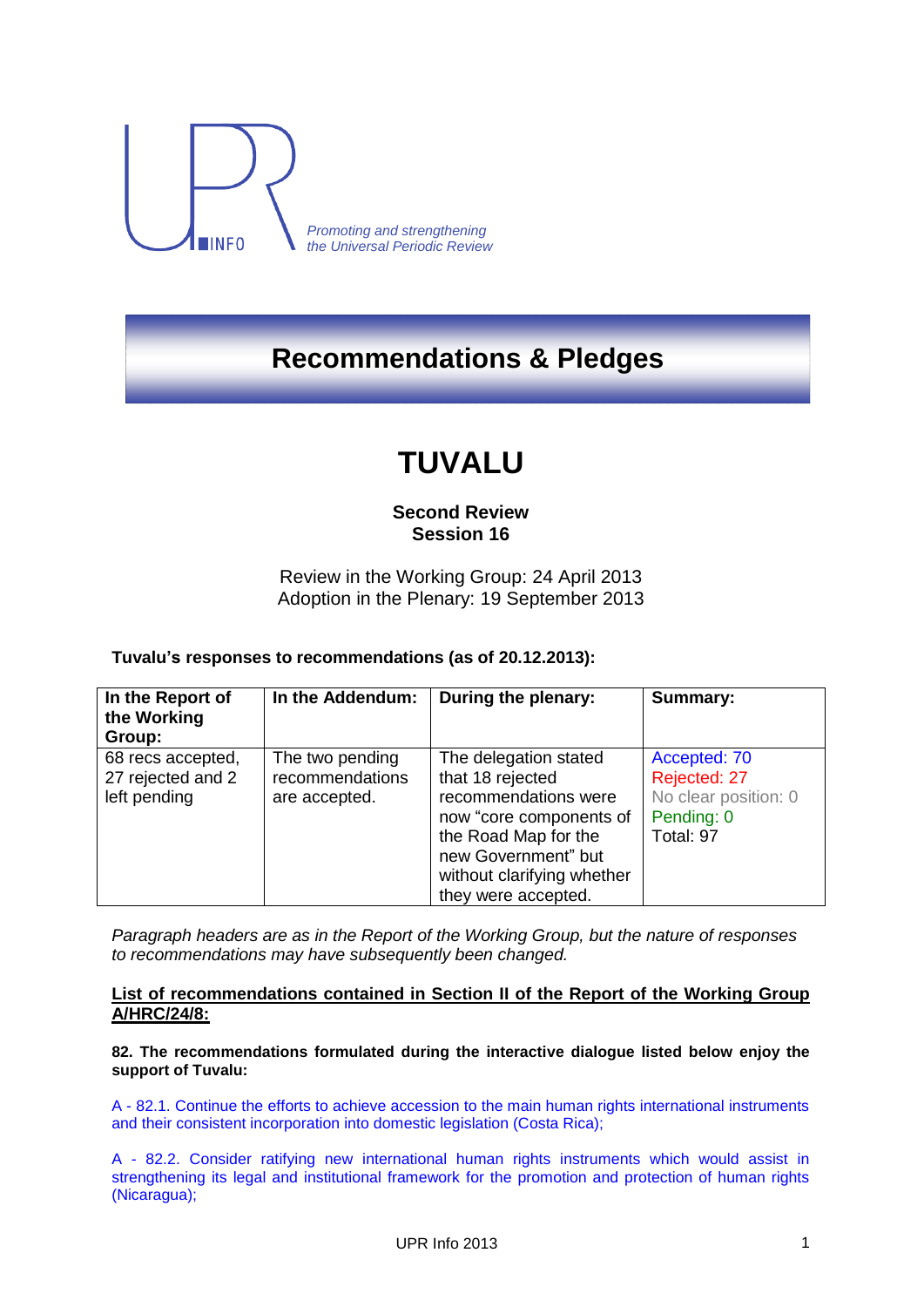A - 82.3. Continue its efforts to accede to the remaining core international human rights treaties, which will strengthen the domestic legislation with regard to the promotion and protection of human rights, including freedom of religion or belief (Turkey);

A - 82.4. Work closely with the OHCHR and the Council for considering eventual participation to the core international instruments on human rights (Viet Nam);

A - 82.5. Further continue internal consultations and request the technical assistance of relevant UN institutions with regards to the accession to the core international human rights treaties (Azerbaijan);

A - 82.6. Increase efforts to swiftly ratify fundamental treaties on human rights, such as ICCPR and ICESCR, also by taking advantage of the available international technical assistance to address possible shortcomings in fulfilling the requirements of the international treaties (Italy);

A - 82.7. Put in place, with the technical cooperation of OHCHR and the financial support of the donor's community, a sustained human rights training process for government authorities, the People's Lawyers Office, officials of the justice system and inhabitants of the country, in order to begin with a ratification process, or when applicable, accession, to the main international human rights treaties, including the Rome Statute of the International Criminal Court (Uruguay);

A - 82.8. Ratify the Rome Statute of the International Criminal Court as soon as possible (Australia);

A - 82.9. Ratify the Rome Statute of the International Criminal Court and accede to the Agreement on the Privileges and Immunities of the ICC (Estonia);

A - 82.10. Accelerate the process of legislative compliance review, mentioned in the state report, in order to ratify the core human rights treaties, in particular the ICCPR (Hungary);

A - 82.11. Consider becoming party to the Optional Protocols to the CRC (Thailand);

A - 82.12. Consider signing and ratifying the new Optional Protocol to the CRC on a communications procedure (Slovakia);

A - 82.13. Continue its efforts to harmonize its national legislation with international human rights instruments (Morocco);

A - 82.14. Continue progress towards passage of subordinate legislation and full implementation of the Police Service Act 2009 and the Police Powers and Duties Act 2009 (Australia);

A - 82.15. Step up its efforts to implement the Police Powers and Duties Act (PPDA) (Indonesia);

A - 82.16. Intensify efforts to establish a National Human Rights Commission in order to consolidate and secure the gains made in promoting and protecting the human rights of the people of Tuvalu (Nigeria);

A - 82.17. Pursue its efforts to create a national human rights institution (Turkey);

A - 82.18. Maintain and strengthen efforts towards the establishment of a fullyfledged National Human Rights Institution (Brazil);

A - 82.19. Step up efforts in implementing the current national priorities, including the policy for youth and women advancement, Education Strategic Plan, Climate Change Adaptation Program and the National Sustainable Development Strategy (Viet Nam);

A - 82.20. Strengthen its commitment to empowering women and youth and continue to build on the achievements already made and expedite action on its review of the National Youth Police, which is currently underway (Nigeria);

A - 82.21. Consider adopting a National Plan adapted for children and early childhood (Algeria);

A - 82.22. Continue its efforts to train law enforcement personnel on human rights protection (Morocco);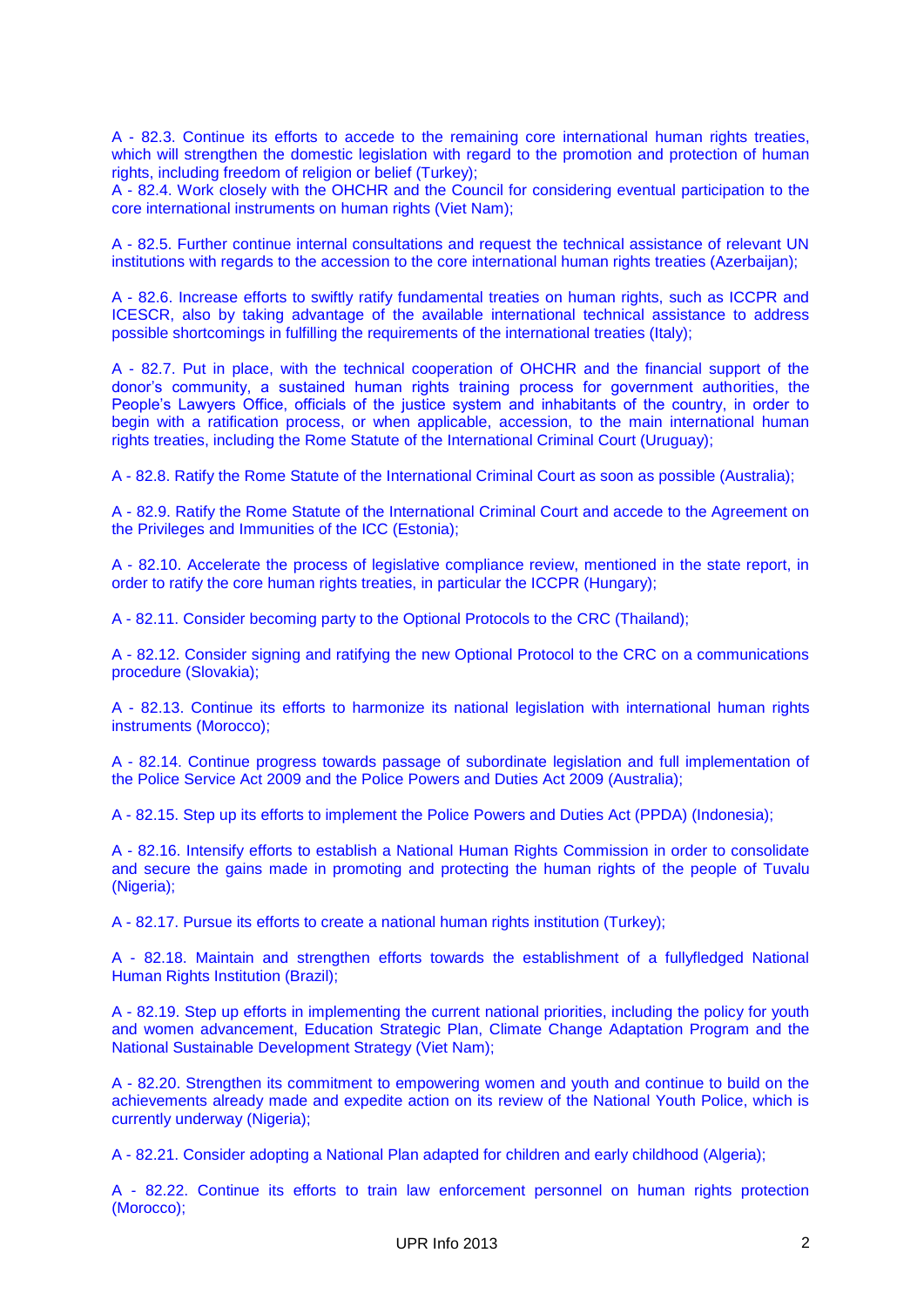A - 82.23. Continue its efforts to inform and raise awareness of the population on human rights principles (Morocco);

A - 82.24. Continue its positive approach with regard to the promotion of human rights through its education system (Malaysia);

A - 82.25. Continue to actively engage its regional and international partners to mobilize the necessary resources for the implementation of its human rights program (Philippines);

A - 82.26. Call upon the UN bodies and other donors to provide all necessary technical and financial support to help them to meet their human rights obligations (Morocco);

A - 82.27. Extend a standing invitation to all thematic special procedures (Montenegro);

A - 82.28. Extend an open invitation to the Special Procedures (Guatemala);

A - 82.29. Continue and enhance the efforts in promoting and protecting the rights of vulnerable groups including women and persons with disabilities (Indonesia);

A - 82.30. Strengthen legal and administrative provisions to eliminate all forms of discrimination based on sex and gender (Chile);

A - 82.31. Carry out a comprehensive legal review of its domestic legislation and traditional practices to amend or eliminate those cultural practices and stereotypes which discriminate against women, bearing in mind its condition as State party to the Convention on the Elimination of All Forms of Discrimination against Women, while implementing innovative measures addressed to youth and adults to increase the understanding of the concept of equality between women and men and to present a positive and nonstereotypical image of women (Uruguay);

A - 82.32. Work out and implement all those necessary measures, including legislative revisions, aiming at tackling discrimination and stereotypes against women, in particular those conducive to abuses and violence (Italy);

A - 82.33. Continue its efforts in promoting gender equality including expanding the role of women in its national development (Malaysia);

A - 82.34. Continue to work to achieve gender equality in the country (Guatemala);

A - 82.35. Consider strengthening its policy and relevant legislation, as well as allocating adequate resources, to further promote gender equality and women's participation in public life (Thailand);

A - 82.36. Pursue the efforts aiming at promoting women rights and ensuring gender equality, with particular attention to the access of women to justice and women participation in public life (Algeria);

A - 82.37. Take further steps to increase women's empowerment, including in political and economic life, and through local and national implementation of effective measures to address domestic violence and gender discrimination (Australia);

A - 82.38. Implement policies to combat discrimination against women, both in public and private life (Spain);

A - 82.39. Continue to promote and strengthen the realization of women's rights, with special attention on equal rights and opportunities in the labor market (Brazil);

A - 82.40. Strengthen its national machinery to promote gender equality and gender mainstreaming (Trinidad and Tobago);

A - 82.41. Continue to combat discriminatory societal behaviours, in particular discrimination against women in law and practice, and take further steps to address violence against women, and domestic violence in particular (Canada);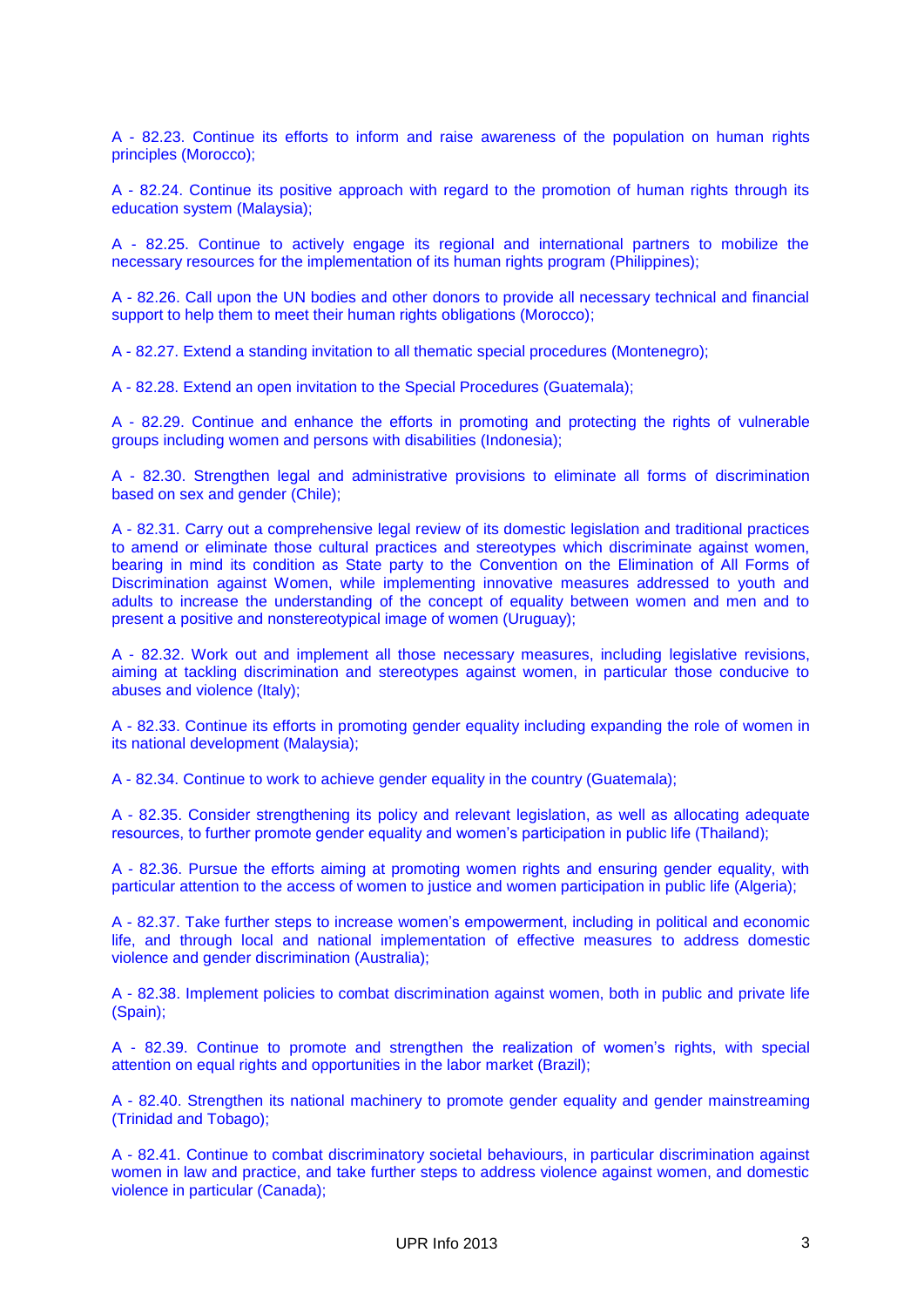A - 82.42. Continue its efforts to guarantee gender equality by, for example, launching a public awareness campaign in order to stop violence against women and impunity for crimes against women (Netherlands);

A - 82.43. Pass and implement its proposed legislation to prevent violence against women and adopt a strategy to properly tackle the unequal status of women in many areas including education, public life and decision-making (United Kingdom of Great Britain and Northern Ireland);

A - 82.44. Adopt appropriate laws to combat violence against women in general and domestic violence in particular (France);

A - 82.45. Continue to combat violence against women and promote gender equality, with assistance from the UN Women and other relevant organizations (Singapore);

A - 82.46. Continue the efforts made within the framework of fighting violence against women (Senegal);

A - 82.47. Reinforce measures addressing violence against women, in particular the domestic violence, ensuring due accountability for perpetrators and increasing victims' access to justice (Slovakia);

A - 82.48. Create an institutional strategy to reduce domestic violence (Slovenia);

A - 82.49. Consolidate the development of a comprehensive national framework in addressing all forms of violence against women, through the adoption of the Domestic Violence Bill, and harmonize domestic law with the provisions of the Convention on the Elimination of All Forms of Discrimination against Women (Maldives);

A - 82.50. Enact the Family Protection and Domestic Violence Bill and continue efforts to increase and extend public awareness on domestic violence issues to the Outer Islands (New Zealand);

A - 82.51. Continue its internal measures for the adoption of the Family Protection and Domestic Violence Bill (Azerbaijan);

A - 82.52. Support the Family Protection and Domestic Violence draft Bill with an institutional strategy and sufficient resources to enhance the prevention of domestic violence, combat impunity and grant adequate access to justice for the victims (Italy);

A - 82.53. Harmonize its Penal Code and legislation with the CRC in order to eradicate corporal punishment of children in schools and other settings (Hungary);

A - 82.54. Opt for the prohibition of the use of corporal punishments, especially those involving minors (Spain);

A - 82.55. Strengthen the proper functioning of the People's Lawyers Office by providing financial and technical support in order that everybody has the right to a due process and legal representation (France);

A - 82.56. Implement, with the assistance of the international cooperation, a complaints system to guarantee the effective access of women to justice, in accordance with the provisions of the Convention on the Elimination of All Forms of Discrimination against Women (Uruguay);

A - 82.57. Implement the Religious Organizations Restriction Act of 2010 consistent with its terms and with full respect for international religious freedom (United States of America);

A - 82.58. Organize a by-election in Nukufetau as soon as practicable (United States of America);

A - 82.59. Implement policies to promote food security (Mexico);

A - 82.60. Comply with the UN Special Rapporteur's recommendation to adopt and implement a national water strategy and plan of action covering the entire population (Trinidad and Tobago);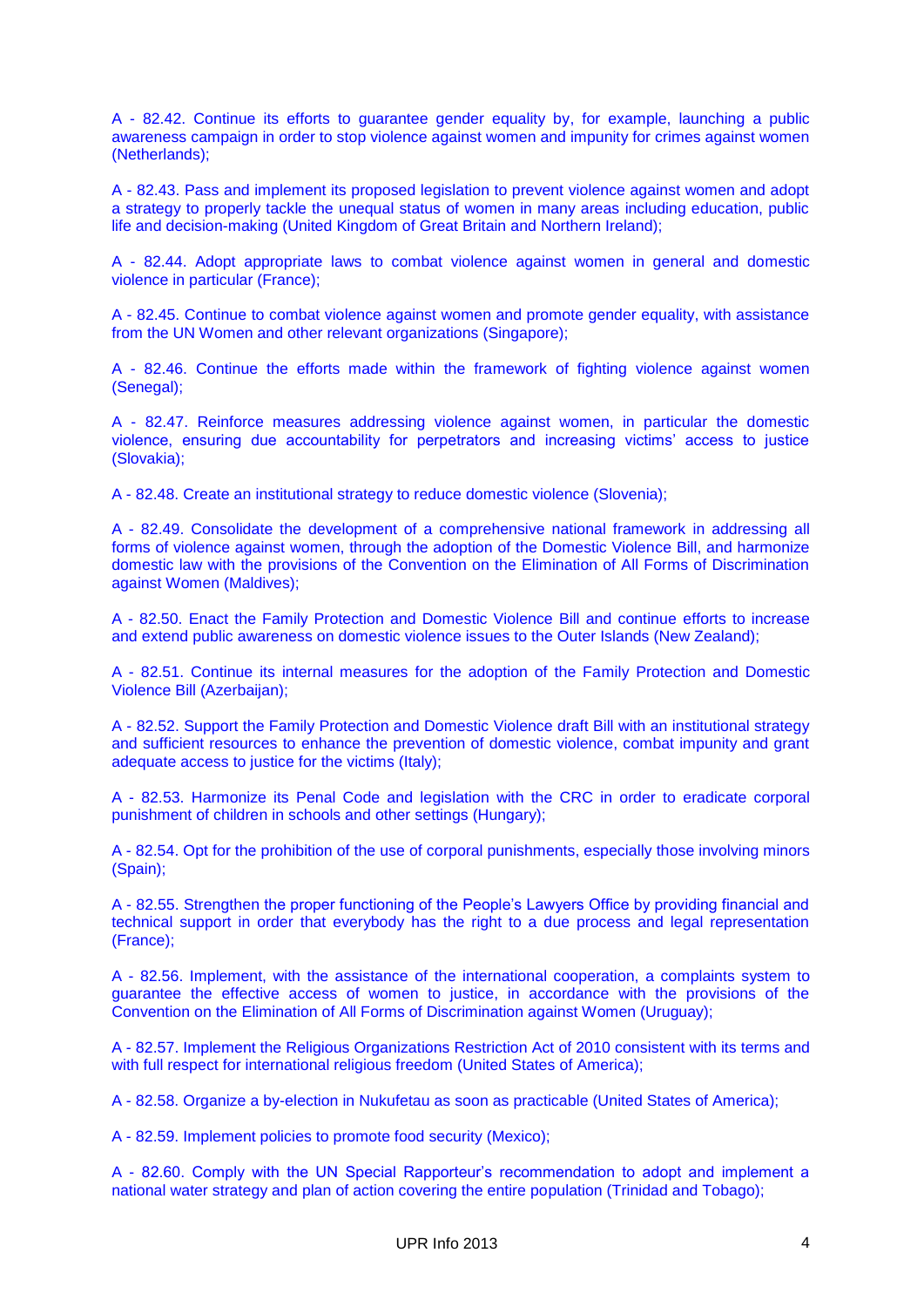A - 82.61. Increase the initiatives to guarantee access for all to drinking water and sanitation (Spain);

A - 82.62. Move forward, at the earliest possible opportunity, with the adoption of the draft Water Act to establish a legal framework and put in place water resources and sanitation infrastructure, including adequate collection, storage and distribution mechanisms to alleviate the challenges of scarcity and to ensure that all its citizen's right to safe drinking water and sanitation are safeguarded (Maldives);

A - 82.63. Adopt and implement a national water strategy and plan of action covering the entire population, and make access to water and sanitation affordable to all (Slovenia);

A - 82.64. Include, among the priorities of the Second National Strategic Development Plan, the access to sanitation along with access to drinking water which is already contained (Spain);

A - 82.65. Improve access to education for children living in rural areas and adopt further measures, special laws and awareness programs to promote gender equality in education (Hungary);

A - 82.66. Continue efforts to guarantee the full inclusion of persons with disabilities in all spheres of society (Costa Rica);

A - 82.67. Continue to implement its NAPA to address the impacts of climate change, with assistance from UNPD, the Global Environment Fund and other relevant international stakeholders (Singapore);

A - 82.68. Formulate, in cooperation with regional and United Nations mechanisms, a plan for the management and mitigation of natural disasters which includes potential mass displacements of the population (Mexico).

**83. The following recommendations will be examined by Tuvalu which will provide responses in due time, but no later than the 24th session of the Human Rights Council in September 2013:**

P - 83.1. Consider the possibility of amending the National Constitution to include a safeguard against statelessness, which establishes the acquisition of Tuvaluan nationality for children born in the territory who otherwise would be stateless (Uruguay);

P - 83.2. Include legislative safeguard against statelessness with regards to children born in its territory, who would otherwise be stateless, to acquire Tuvaluan nationality (Slovakia).

**84. The recommendations below did not enjoy the support of Tuvalu:**

A - 84.1 Become party to the UN core human rights treaties and continue its efforts towards this aim (Montenegro);

A - 84.2. Step up its recent efforts and ratify the core human rights treaties and other main relevant international instruments (Germany);

A - 84.3. Accede to the International Covenant on Civil and Political Rights as a priority (Maldives);

A - 84.4. Accede to the International Covenant on Civil and Political Rights and its optional protocols (Estonia);

A - 84.5. Ratify as soon as possible the main international human rights treaties, mainly the International Covenant on Civil and Political Rights and the International Covenant on Economic, Social and Cultural Rights and ensure their effective implementation (France);

A - 84.6. Ratify other core human rights treaties, particularly the International Covenant on Civil and Political Rights and the International Covenant on Economic, Social and Cultural Rights (Slovenia);

A - 84.7. Ratify, as soon as possible, the International Covenant on Economic, Social and Cultural Rights, the International Covenant on Civil and Political Rights and the respective optional protocols to those Covenants (Spain);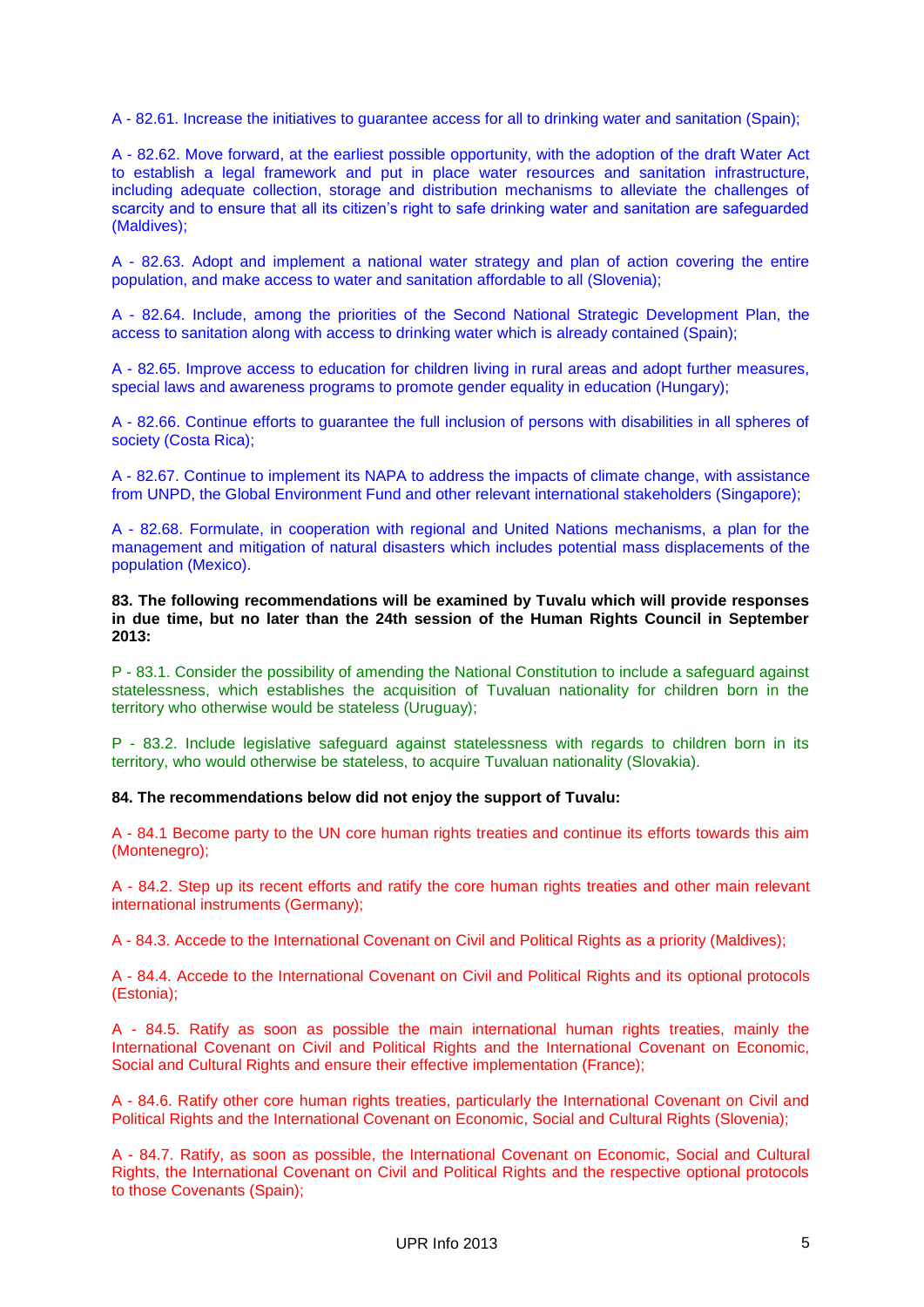A - 84.8. Ratify the International Covenant on Economic, Social and Cultural Rights and the International Covenant on Civil and Political Rights (Trinidad and Tobago);

A - 84.9. Ratify the International Covenant on Civil and Political Rights and the International Covenant on Economic, Social and Cultural Rights (Ireland);

A - 84.10. Ratify the Convention against Torture (Guatemala);

A - 84.11. Accede to the Convention on the Prevention and Punishment of the Crime of Genocide (Estonia);

A - 84.12. Proceed with the full incorporation of human rights treaties to which Tuvalu is a party into its domestic legal system (Slovakia);

A - 84.13. Incorporate into domestic legislation the provisions of the Convention on the Elimination of All Forms of Discrimination against Women and of the Convention on the Rights of the Child (France);

A - 84.14. Fully incorporate the provisions of the Convention on the Elimination of All Forms of Discrimination against Women into its domestic legal system, including through the on-going process of the amendment of the Constitution (Hungary);

A - 84.15. Establish a national human rights institution that is fully compliant with the Paris Principles (Maldives);

A - 84.16. Establish a national human rights institution in conformity with the Paris Principles (Morocco);

A - 84.17. Ratify the main human rights treaties and investigate the possibility of the establishment of a national human rights institute, if necessary with assistance from the UN and UN member states (Netherlands);

A - 84.18. Repeal all provisions that criminalise consensual same-sex conduct and ensure that antidiscrimination laws cover sexual orientation (United Kingdom of Great Britain and Northern Ireland);

A - 84.19. Support repeal of the provision of the Penal Code criminalizing consensual sex between adult males (United States of America);

A - 84.20. Introduce in the Constitution the prohibition on gender and sex based discrimination similar to that relating to racial or religious discrimination (France);

A - 84.21. Amend section 27 paragraph 1 of the Constitution, incorporate into the legislation the principle of equality between women and men and a prohibition of discrimination on the basis of sex as well as enact legislation to enforce the prohibition of discrimination (Germany);

A - 84.22. Amend country's Constitution and enact other appropriate legislation to prohibit discrimination on gender grounds (Slovakia);

A - 84.23. Adopt, as a matter of priority, all legal and administrative measures to prohibit and punish corporal punishment of children in all settings, including at home (Uruguay);

A - 84.24. Adopt legal and administrative measures to eliminate all forms of corporal punishment of children (Chile);

A - 84.25. Adopt necessary legislative and administrative measures to guarantee freedom of religion (Mexico);

A - 84.26. Make changes to the Constitution Amendment Act of 2010 to fully guarantee freedom of religion or belief (Canada);

A - 84.27. Amend or repeal the Religious Organisations Act so as to establish a legal framework ensuring that everyone is free to practice his or her own religious faith without penalty (Ireland).